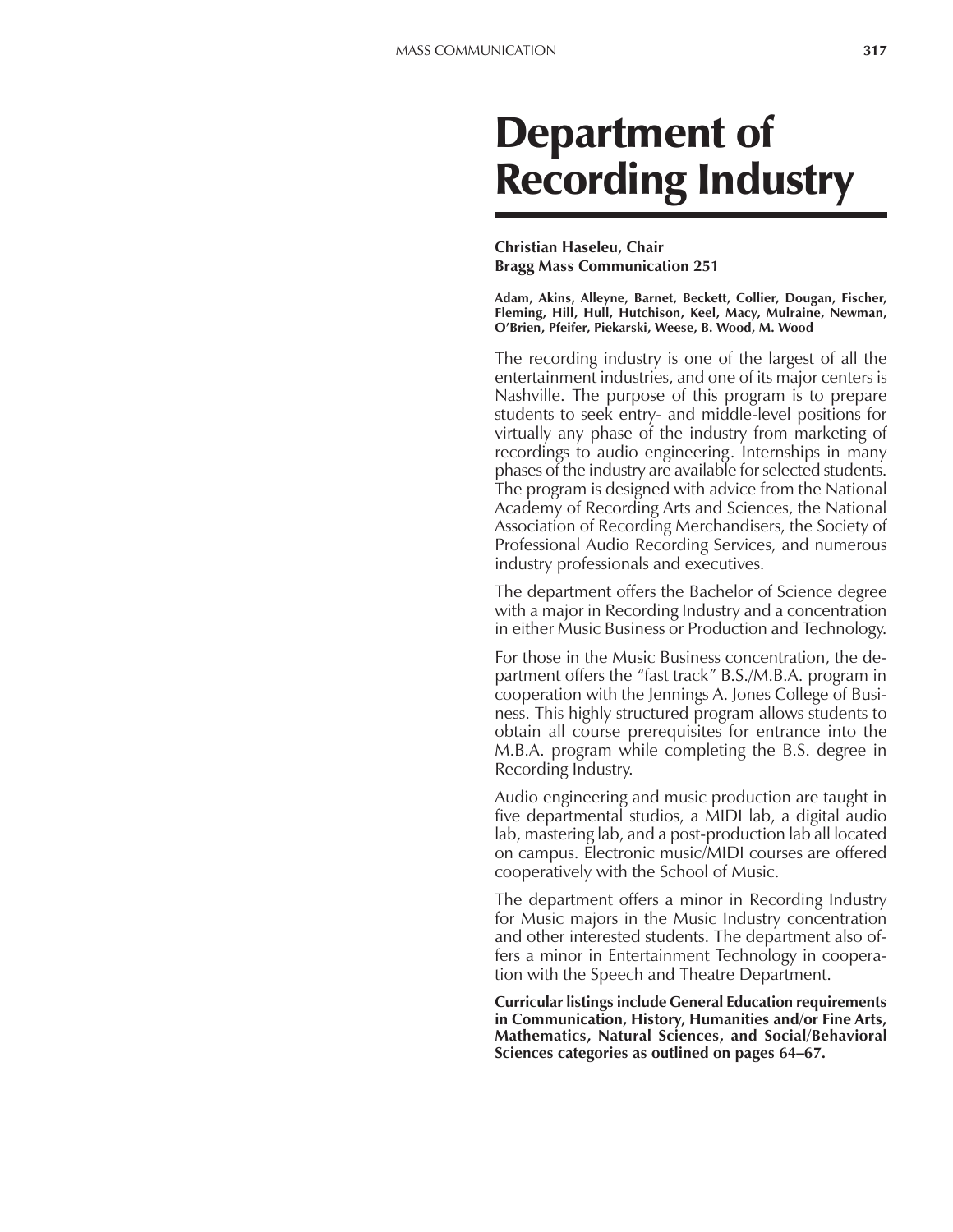# **Transfer Credit Policy**

Transfer credit into the Recording Industry major may be given for the following courses only: RIM 3000, 3010, and 3600; EMC/JOUR/RIM 1020; PHYS 1600. No more than three (3) credit hours may be accepted as transfer into the major from MUHL 3670, P S 3530, ENGL 3700, JOUR 2710, or SOC 4170. A transfer evaluation test may be required before credit is accepted for RIM 1230, RIM 3000, RIM 3010, and RIM 3600. Students wishing to take a transfer evaluation test should contact the department office. **NOTE:** Students taking or transferring MUTH 1110 Theory and Aural Skills I are exempt from RIM 1230 Musicianship for Engineers but must complete a total of 45 hours in the major.

# **General Education Requirements for Recording Industry Majors**

For General Education Mathematics, Recording Industry majors must take MATH 1710 or a higher level math. MATH 1010 will not meet this requirement.

# **Computer Literacy Requirements for Recording Industry Majors**

To meet the computer literacy requirement, Recording Industry majors should take CSCI 1150 or INFS 2200 or minor in Computer Science. CSCI 1000 will not meet this requirement. **NOTE:** INFS 2200 is required for Business Administration minors.

# **Admission to Candidacy**

Students are required to be admitted to candidacy to earn a degree as a Recording Industry major in the College of Mass Communication and as a prerequisite to enrollment in most upper-division courses within the college. To apply for candidacy, a student must have

- 1. completed all developmental studies requirements;
- 2. completed all high school deficiencies;
- 3. completed 45 hours (not to include developmental studies courses);
- 4. completed the math requirement (College Algebra or higher level math) with a minimum 2.0 grade;
- 5. completed candidacy courses (JOUR/EMC/RIM 1020; RIM 3000, 3010, 3600) with a minimum 2.0 grade in each;
- 6. maintained good standing (not on probation).

The department will open a limited number of candidacy slots in both concentrations each year. Candidacy will be granted three times per year, after the end of the Fall and Spring Semesters and Summer Session. Candidacy will be granted into one concentration only—Music Business or Production and Technology. Changing concentrations will require a reapplication to candidacy. Eighty-five percent of available slots in each concentration will be awarded based on the candidacy formula score. The candidacy formula will include weighted numbers for cumulative GPA, required mathematics course (College Algebra) grade, candidacy course GPA, and total hours earned. Score  $=$  (cumulative  $GPA \times 3$ ) + (College Algebra grade  $\times 3$ ) + (candidacy course  $GPA \times 4$  + (total hours x .05).

Fifteen percent of available slots in each concentration will be awarded based on a faculty committee recommendation

on an appeal application. Appeal applications will be accepted after formula slots have been announced early in the Fall and Spring Semester and Summer Session. Appeal recommendations will be based on exceptional circumstances and/or exceptional talent and/or diversity considerations.

Applications for admission to candidacy are available at the Recording Industry department office and should be submitted by students during the semester in which they will have completed the foregoing requirements.

Students may not take other RIM courses, with the exception of RIM 1230 and RIM 3650, until they have successfully completed admission to candidacy.

# **Grading Policy**

Students majoring in Recording Industry must receive grades of C or better in all Recording Industry courses in order for them to count toward graduation. A minimum grade of C is required in all classes that are prerequisite to Recording Industry classes. Recording Industry majors may be required to take an exit examination in order to graduate.

# **Major in Recording Industry**

In addition to 41 hours of General Education requirements, a student must take 45 hours of Recording Industry courses with a concentration in either Music Business or Production and Technology. Recording Industry majors complete one minor. See minors for Recording Industry majors below for information on the available minors.

# **Concentration: Music Business**

#### **All majors are required to take:**

EMC/JOUR/RIM

- 1020 Understanding Mass Media
- RIM 3000 History of the Recording Industry<br>RIM 3010 Audio for Media
- 3010 Audio for Media
- RIM 3600 Survey of the Recording Industry
- RIM 3700 Copyright Law
- 4700 Legal Problems of the Recording Industry

#### **Sub-core:**

- RIM 3720 Artist Management<br>RIM 3900 Music Publishing
- 3900 Music Publishing
- RIM 4320 Concert Promotion and Touring
- RIM 4620 Marketing of Recordings

#### **Electives - students must choose 15 hours from the following:**

- RIM 3020 Commercial Songwriting
- RIM 3100 Music as Popular Culture<br>RIM 3200 History of Country Music
- 3200 History of Country Music
- RIM 3500 RIM Lecture Series
- RIM 3580 RIM Practicum\*<br>RIM 3650 Free Expression
- 3650 Free Expression, Mass Media, and the American Public
- RIM 3770 Publicity in the Recording Industry
- RIM 3780 Entertainment Reporting and Writing
- RIM 3890 International Recording Industry
- RIM 4000 Recording Industry Internship: Business\*
- RIM 4630 Recording Industry Research
- RIM 4720 Record Retail Operations
- RIM 4730 The A&R Function
- RIM 4740 Studio Administration<br>RIM 4800 Understanding the Na
	- 4800 Understanding the Nashville Music Business-Past and Future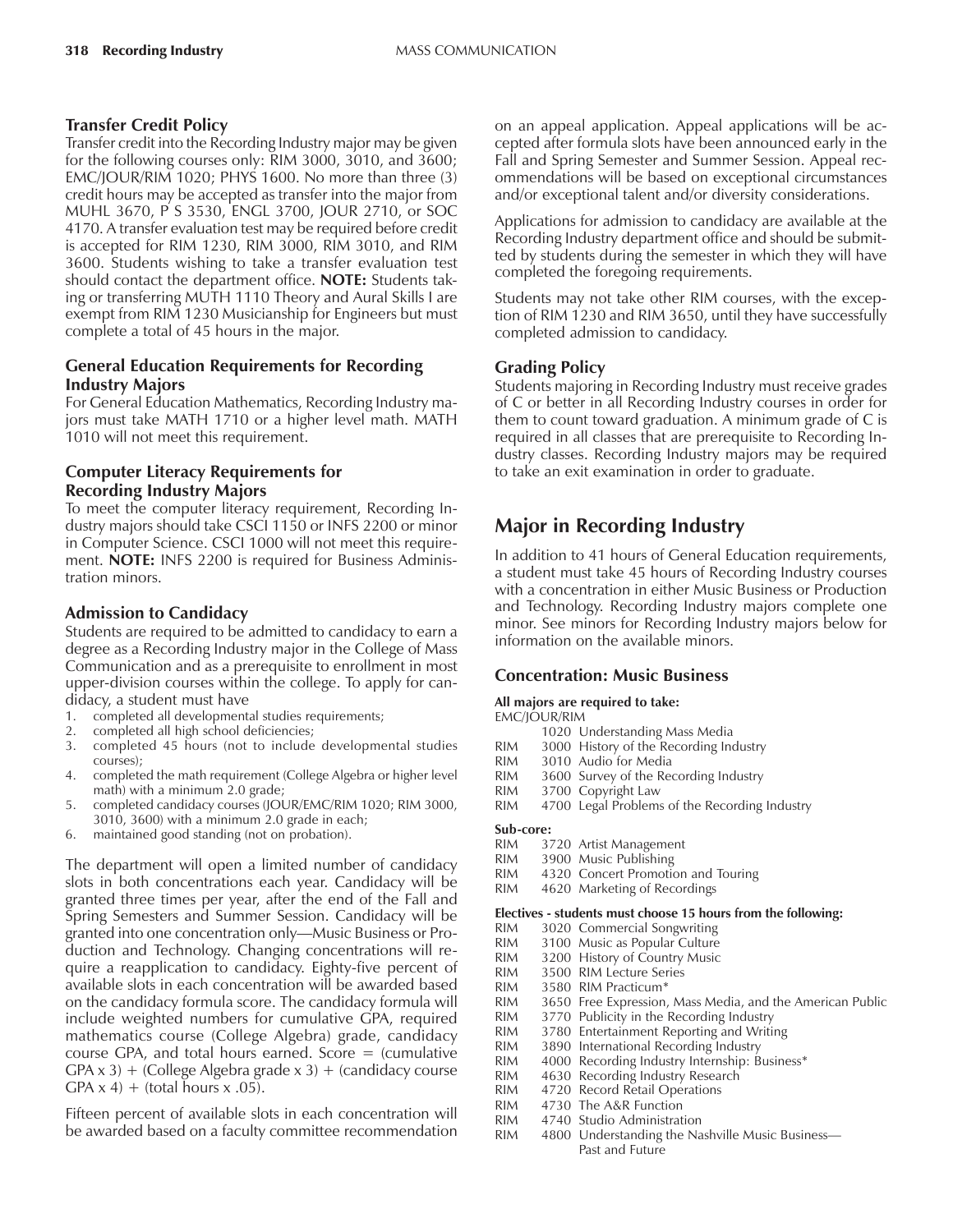- RIM 4810 Topics in Recording Industry<br>RIM 4820 Record Label Operations
- 4820 Record Label Operations
- RIM 4900 Individual Problems in the Recording Industry

#### **Of the 15 hours of electives, up to 3 credit hours may be selected from the following courses:**

- MUHL 3670 History of Popular Music in America
- P S 3530 Legal Writing and Research
- ENGL 3700 British Popular Culture
- SOC 4170 The Social Context of Southern Music
- JOUR 2710 Media Writing

*\*No more than 6 hours total are allowed toward the major from any combination of RIM 3580, 4000, or 4010.*

*NOTE: Students electing the Music Business concentration may take up to 9 semester hours of their electives from Production and Technology. NOTE: All Music Business concentration students must complete one course (three hours) of accounting. This requirement may be met with ACTG 2110, 2120, or 3000. This requirement may be included within the minor requirement.*

#### **Summary of Requirements for Music Business Concentration:**

Recording Industry core: 18 Music Business sub-core: 12 Music Business electives: 15 **Total hours in the major: 45**

#### **Music Business M.B.A. Fast Track**

This program is designed to allow students in the Music Business concentration to obtain all prerequisites for entrance into the M.B.A. program. Careful planning of undergraduate and graduate course selection is required. For details on this plan of study, consult Geoffrey Hull, COMM 210. For M.B.A. admission requirements, consult the Graduate Catalog or Troy Festervand, M.B.A. advisor, BAS N222A.

#### **Concentration: Production and Technology**

#### **All majors are required to take:**

EMC/JOUR/RIM

- 1020 Understanding Mass Media
- RIM 3000 History of the Recording Industry
- RIM 3010 Audio for Media
- RIM 3600 Survey of the Recording Industry
- RIM 3700 Copyright Law
- RIM 4700 Legal Problems of the Recording Industry
- **Sub-core:**

| <b>RIM</b> | 1230 Musicianship for Engineers                   |
|------------|---------------------------------------------------|
| <b>RIM</b> | 4190 Principles and Practices of Electronic Music |

- RIM 4200 Applied Digital Audio
- RIM 4400 Techniques of Recording

## **Electives - students must choose 15 hours from the following:**

- PHYS 1600 Physics of Music
- RIM 3020 Commercial Songwriting RIM 3450 Advanced Musicianship for Engineers RIM 3500 Lecture Series RIM 3580 RIM Practicum\* RIM 3650 Free Expression, Mass Media, and the American Public RIM 4010 Recording Industry Internship: Technology\* RIM 4290 Electronic Music II RIM 4440 Critical Listening RIM 4480 Mastering RIM 4560 Concepts and Development of Multichannel Audio<br>RIM 4570 The Art of Soundtrack Design 4570 The Art of Soundtrack Design RIM 4580 Disk-Based Audio Post-Production RIM 4590 MIDI Studio Techniques RIM 4650 Advanced Technology of Analog Recording RIM 4651 Advanced Technology of Digital Recording
- RIM 4660 Advanced Music Engineering RIM 4670 Studio Production RIM 4680 Disk-Based Music Production RIM 4740 Studio Administration RIM 4810 Topics in Recording Industry
- RIM 4830 Recording Studio Maintenance
- RIM 4900 Individual Problems in the Recording Industry<br>RIM 4910 Advanced Production Seminar
- 4910 Advanced Production Seminar

*\*No more than 6 hours total are allowed toward the major from any combination of RIM 3580, 4000, or 4010.*

*NOTE: Students electing the Production and Technology concentration may select up to 9 semester hours of their electives from Music Business.*

#### **Summary of Requirements for Production and Technology Concentration:**

Recording Industry core: 18 Production and Technology sub-core: 12 Production and Technology electives: 15 **Total hours in the Major: 45**

#### **Recommended Pattern for Recording Industry Majors SOPHOMORE**

| ENGL 1010, 1020 (Comm)  | 6     | HIST 2010, 2020 (Hist)    | 6  |
|-------------------------|-------|---------------------------|----|
| <b>COMM 2200 (Comm)</b> | 3     | <b>ENGL 2020 (Hum/FA)</b> | 3  |
| MATH 1710 (Math)        | 3     | THEA 1030 (Hum/FA)        | 3  |
| PSY 1410 (Soc/Beh Sci)  | $3 -$ | HLTH 1530 (Soc/Beh Sci)   | 3  |
| MUS 1030 (Hum/FA)       | 3     | Computer Literacy         | 3  |
| PSCI 1030 (Nat Sci)     | 4     | RIM 3000, 3010, 3600      | 9  |
| BIOL 1030 (Nat Sci)     | 4     | Minor course              | 3  |
| EMC/JOUR/RIM 1020       | 3     |                           | 30 |
|                         | 29    |                           |    |

| <b>IUNIOR</b>     |               | <b>SENIOR</b>         |          |
|-------------------|---------------|-----------------------|----------|
| RIM 3700          | $\mathcal{L}$ | RIM 4700              | 3        |
| RIM sub-core      |               | 9-12 RIM electives    | $9 - 15$ |
| RIM electives     |               | 3-9 Minor courses     | $9 - 15$ |
| Minor courses     |               | 3-9 General electives | $9 - 12$ |
| General electives | $3-9$         |                       | 30       |
|                   | 31            |                       |          |

*NOTE: Students should see their advisors to develop their individual schedules. Certain prerequisites and sequences in particular major concentrations and minors require special attention.*

# **Minors for Recording Industry Majors**

All Recording Industry majors are required to complete one minor.

Production and Technology concentration students may pick any minor available at MTSU. Recommended minors are Computer Science, Electronics, Electro-Acoustics, Entrepreneurship, Entertainment Technology, Film Studies, Mass Communication, Music Industry, and Entertainment Arts Design. Students should consult minor requirements below.

Music Business concentration students must pick one minor from four offered in the Jennings A. Jones College of Business or one (with three specialty areas) offered in the College of Mass Communication. From the Jennings A. Jones College of Business are the following: Business Administration, Entrepreneurship, Management, and Marketing. ACTG 2110 or 3000 must be taken by all Music Business concentration students. From the College of Mass Communication, students may select Mass Communication with specialty areas in journalism, public relations, or media management.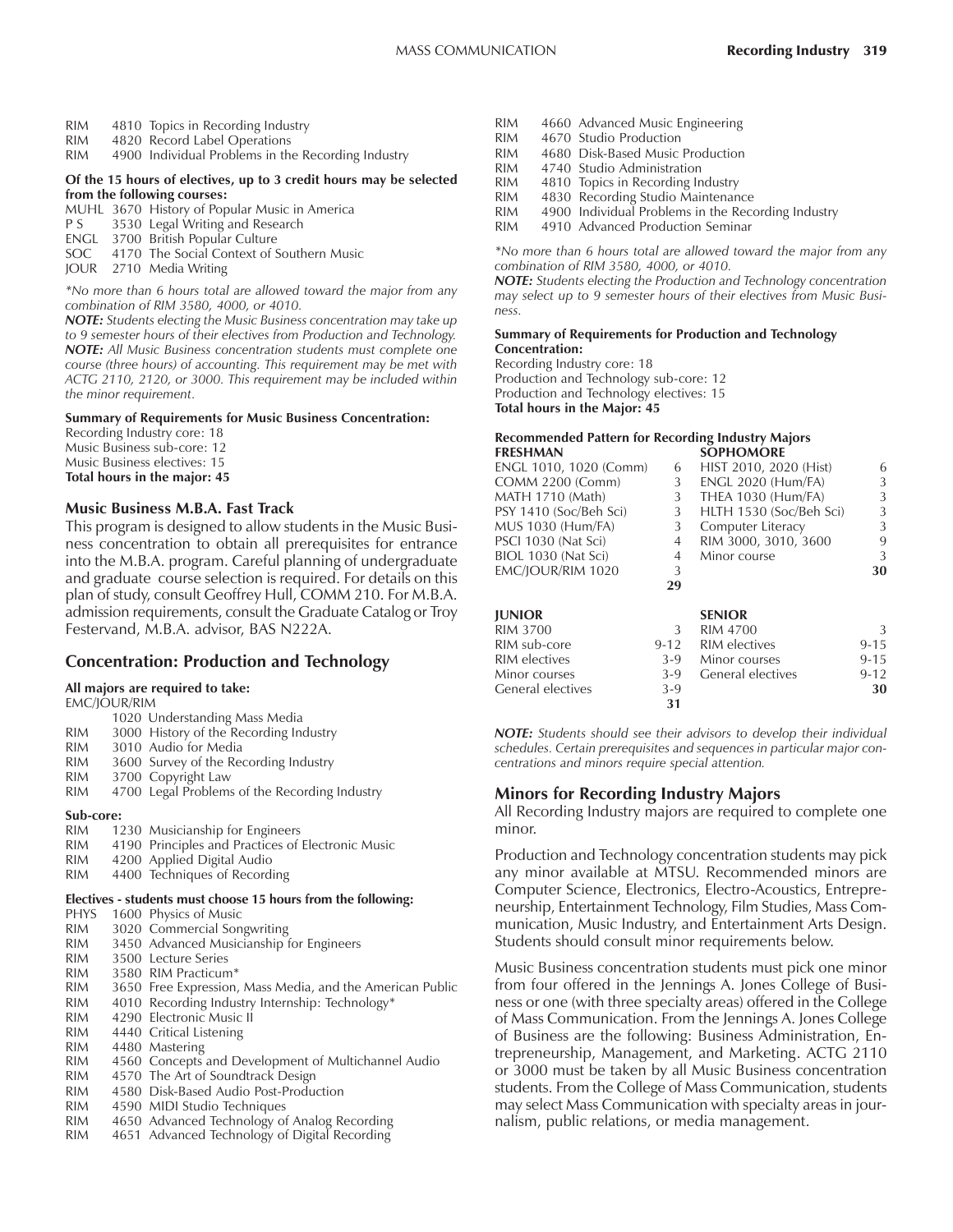#### **Minor Information**

For information on the Business Administration, Entrepreneurship, and Film Studies minors see the Interdisciplinary Minors section on page 80.

For information on the Management and Marketing minors, see the Department of Management and Marketing on page 189.

For information on the Electro-Acoustics minor, see the Department of Physics and Astronomy on page 164.

For information on the Electronics minor, see the Department of Engineering Technology and Industrial Studies on page 136.

For information on the Computer Science minor, see the Department of Computer Science on page 133.

For information on the Music and Music Industry minors, see the McLean School of Music on page 264.

For information on the Entertainment Arts Design minor, see the Department of Speech and Theatre on page 292.

For information on the Mass Communication and Entertainment Technology minors, see below.

Courses may not be used to satisfy requirements for more than one minor or for a minor and the major.

All minors require a minimum 2.00 GPA in the minor coursework to graduate.



# **Mass Communication Minor**

The minor in Mass Communication requires 18 hours of elective coursework in the College of Mass Communication not including EMC/JOUR/RIM 1020, JOUR/EMC 3580, JOUR/ EMC 4000, or any RIM courses. Nine (9) hours must be upper-division elective courses.

The journalism, public relations, or media management specialty areas require an additional three (3) hours from ACTG 2110 or 3000.

#### **Journalism Specialty**

## **Required courses (15 hours):**

- ACTG 2110 Principles of Accounting I OR
	- ACTG 3000 Survey of Accounting for General Business
- JOUR 2710 Media Writing
- JOUR 3090 Reporting
- JOUR 3530 Feature Writing
- JOUR 4250 Mass Media Law

#### **Elective courses in minor, choose two:**

- EMC 2220 Television Newswriting<br>EMC 3020 Writing for the Electron
- EMC 3020 Writing for the Electronic Media<br>EMC 3060 Writing for Digital Media
- EMC 3060 Writing for Digital Media<br>EMC 3410 Electronic Media News W
- 3410 Electronic Media News Writing
- EMC 3500 Electronic Media News Reporting and Production
- EMC 3570 Broadcast Announcing/Performance<br>EMC 3740 Advanced Electronic Media News
- 3740 Advanced Electronic Media News Reporting and Production
- EMC 4020 Advanced Scriptwriting
- JOUR/EMC
	- 3000 Introduction to Motion Pictures
- JOUR 3450 Editing
- JOUR/EMC
	- 3510 Media History and American Culture
- JOUR 3520 Specialized Journalism
- Magazine Writing and Editing
- JOUR/EMC/RIM
	- 3650 Free Expression, Mass Media, and the American Public
- JOUR/EMC
- 4210 Mass Communication and Society
- JOUR 4300 Reviewing and Criticism
- JOUR 4440 Advanced Reporting
- JOUR/EMC
- 4660 Mass Media Research
- JOUR 4780 Media and Markets
- JOUR/EMC 4790 Global News and World Media Cultures JOUR/EMC
- 4850 Ethics and Mass Communication
- PHOT 2050 Basic Black and White Photography

#### **Total hours: 21**

#### **Public Relations Specialty**

- **Required courses (15 hours):**
- ACTG 2110 Principles of Accounting I OR
- ACTG 3000 Survey of Accounting for General Business
- JOUR 2710 Media Writing
- JOUR 4250 Mass Media Law<br>PR 3040 Public Relations
- 3040 Public Relations Principles
- P R 3360 Public Relations Communication

# **Elective courses in minor, choose two:**<br>ADV 3020 Survey of Advertising

- 3020 Survey of Advertising
- ADV 3160 Advertising Copy and Layout ADV 3480 Advertising Media Planning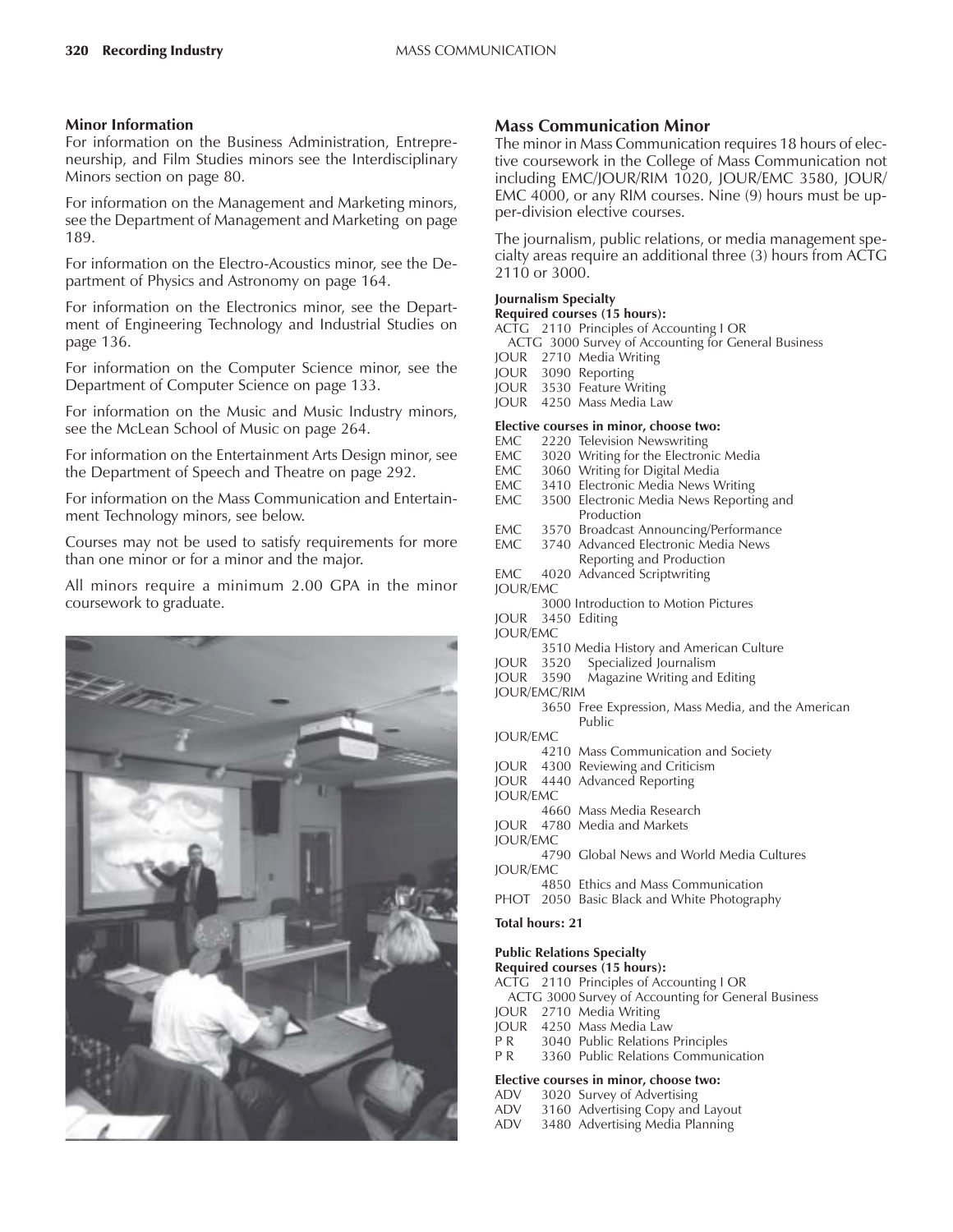| ADV                    | 4160 Advertising Copywriting |                                                                                                      |  |
|------------------------|------------------------------|------------------------------------------------------------------------------------------------------|--|
| EMC                    |                              | 2220 Television Newswriting                                                                          |  |
| EMC                    |                              | 3020 Writing for the Electronic Media                                                                |  |
| EMC                    |                              | 3060 Writing for Digital Media                                                                       |  |
| EMC                    |                              | 3410 Electronic Media Newswriting                                                                    |  |
|                        |                              |                                                                                                      |  |
|                        |                              | EMC 3500 Electronic Media News Reporting and Production<br>EMC 3570 Broadcast Announcing/Performance |  |
| EMC                    |                              | 3740 Advanced Electronic Media News                                                                  |  |
|                        |                              | Reporting and Production                                                                             |  |
| EMC                    |                              | 4020 Advanced Scriptwriting                                                                          |  |
| <b>GRAF</b>            |                              | 3010 Media Design and Visual Language                                                                |  |
|                        |                              | GRAF 3910 Basic Media Design                                                                         |  |
|                        |                              | GRAF 3950 Microcomputer Design for Media<br>JOUR 3510 Media History and American Culture             |  |
|                        |                              |                                                                                                      |  |
|                        |                              | JOUR 3530 Feature Writing                                                                            |  |
|                        |                              | JOUR 3590 Magazine Writing and Editing                                                               |  |
| <b>JOUR/EMC/RIM</b>    |                              |                                                                                                      |  |
|                        |                              | 3650 Free Expression, Mass Media, and the                                                            |  |
|                        |                              | American Public                                                                                      |  |
| <b>JOUR/EMC</b>        |                              |                                                                                                      |  |
|                        |                              | 4210 Mass Communication and Society                                                                  |  |
| <b>JOUR/EMC</b>        |                              |                                                                                                      |  |
|                        |                              | 4660 Mass Media Research                                                                             |  |
|                        |                              | <b>IOUR</b> 4780 Media and Markets                                                                   |  |
| <b>JOUR/EMC</b>        |                              |                                                                                                      |  |
|                        |                              | 4790 Global News and World Media Cultures                                                            |  |
| <b>JOUR/EMC</b>        |                              |                                                                                                      |  |
|                        |                              | 4850 Ethics and Mass Communication                                                                   |  |
|                        |                              | PHOT 2050 Basic Black and White Photography                                                          |  |
|                        |                              | P R 3380 Public Relations Publications                                                               |  |
|                        |                              | PR 3400 Case Studies in Public Relations                                                             |  |
|                        |                              | PR 4740 Public Relations Campaigns                                                                   |  |
| <b>Total hours: 21</b> |                              |                                                                                                      |  |

#### **Media Management Specialty**

| <b>Required courses (9 hours):</b> |                                                     |  |  |
|------------------------------------|-----------------------------------------------------|--|--|
| <b>ACTG</b>                        | 2110 Principles of Accounting I OR                  |  |  |
|                                    | ACTG 3000 Survey of Accounting for General Business |  |  |
| <b>IOUR</b>                        | 4250 Mass Media Law                                 |  |  |
| <b>ADV</b>                         | 3020 Survey of Advertising OR                       |  |  |
| P R                                | 3040 Public Relations Principles OR                 |  |  |
| <b>FMC</b>                         | 2410 Introduction to Electronic Media               |  |  |
|                                    |                                                     |  |  |

### **Elective courses in minor, choose four:**

**One must be from** EMC 3030 Electronic Media Advertising EMC 3110 Radio Station Operations EMC 4010 Electronic Media Sales EMC 4140 Electronic Media Programming EMC 4430 Electronic Media Management JOUR 4780 Media and Markets

#### **An additional three courses may be taken from those above or from the following:**

| <b>IOUR/EMC</b> | 4660 Mass Media Research           |
|-----------------|------------------------------------|
| <b>IOUR/EMC</b> | 4800 Seminar in Media Issues       |
| <b>IOUR/EMC</b> | 4850 Ethics and Mass Communication |
|                 |                                    |

#### **Total hours: 21**

#### **Entertainment Technology Minor**

This minor is to consist of 18 hours of coursework. The courses must be selected from the approved list below.

#### **Select 18 hours from the list below:**

- CMT 1300 Drafting Fundamentals for Architecture and Construction, 4 hrs.
- EMC 3040 Electronic Graphics for Television, 3 hrs.
- EMC 3120 Sight, Sound, and Motion, 3 hrs.
- EMC 3130 Television Production, 3 hrs.

| EMC                                                      |  | 3140 Multi-Camera Directing and Producing, 3 hrs.             |
|----------------------------------------------------------|--|---------------------------------------------------------------|
| EMC.                                                     |  | 3150 Single-Camera Directing and Producing, 3 hrs.            |
| EMC.                                                     |  | 3200 Still Digital Imaging, 3 hrs.                            |
| EMC                                                      |  | 3300 Introduction to Digital Animation, 3 hrs.                |
| EMC                                                      |  | 3310 Intermediate Digital Animation, 3 hrs.                   |
| EMC                                                      |  | 3420 Corporate Video, 3 hrs.                                  |
| EMC                                                      |  | 4940 Advanced Seminar-Electronic Media Production,            |
|                                                          |  | $3$ hrs.                                                      |
| ET                                                       |  | 3610 Introduction to Electricity and Electronics, 4 hrs.      |
| ЕT                                                       |  | 4640 Industrial Electricity, 3 hrs.                           |
| PHOT                                                     |  | 2050 Basic Black and White Photography, 3 hrs.                |
| PHOT                                                     |  | 3200 Still Digital Imaging, 3 hrs.                            |
| <b>PHYS</b>                                              |  | 1600 Physics of Music, 3 hrs.                                 |
| <b>THEA</b>                                              |  | 2110 Stagecraft, 3 hrs.                                       |
| THEA                                                     |  | 3000 Sound Design for Arts and Entertainment, 3 hrs.          |
| THEA                                                     |  | 3100 Make-Up Techniques for Performers, 3 hrs.                |
| <b>THEA</b>                                              |  | 3200 Introduction to Costume for Arts and Entertainment,      |
|                                                          |  | $3 \;$ hrs.                                                   |
| THEA                                                     |  | 3300 Scenic Design, 3 hrs.                                    |
| <b>THEA</b>                                              |  | 3400 Introduction to Lighting for Arts and Entertainment,     |
|                                                          |  | $3 \text{ hrs.}$                                              |
| <b>THEA</b>                                              |  | 4000 Advanced Sound Design for Arts and Entertainment,        |
|                                                          |  | $3 \text{ hrs.}$                                              |
| THEA                                                     |  | 4100 Special Effects Make-Up, 3 hrs.                          |
| THEA                                                     |  | 4110 Make-Up Design and Creation, 3 hrs.                      |
| <b>THEA</b>                                              |  | 4200 Costume Technology and Production, 3 hrs.                |
| <b>THEA</b>                                              |  | 4210 Advanced Costume Technology and Production, 3            |
| hrs.                                                     |  |                                                               |
| THEA                                                     |  | 4220 Costume Design for Arts and Entertainment, 3 hrs.        |
| THEA                                                     |  | 4230 Advanced Costume Design for Arts and                     |
|                                                          |  | Entertainment, 3 hrs.                                         |
| THEA                                                     |  | 4290 Problems in Theatre, 1-3 hrs.                            |
| THEA                                                     |  | 4300 Advanced Scenic Design, 3 hrs.                           |
| THEA                                                     |  | 4390 Topics in Scenography, 1-3 hrs.                          |
| <b>THEA</b>                                              |  | 4400 Intermediate Lighting for Arts and Entertainment, 3 hrs. |
| <b>Total hours in Entertainment Technology minor: 18</b> |  |                                                               |

#### **Minor in Recording Industry for Non-majors**

The minor in Recording Industry consists of 18 semester hours including RIM 3000 and 3600 and 12 hours of Recording Industry electives as approved by the minor advisor. MUHL 3670 may not be used to meet both major and minor requirements. Students must maintain a 2.00 average in the Recording Industry minor.

# **Courses in Recording Industry [RIM]**

- **1020 Understanding Mass Media.** Three credits. (Same as EMC/JOUR 1020.) Analysis of the content and context of the American mass media to understand how they affect individuals and society. Emphasis on practical knowledge of the workings of the media from a general perspective.
- **1230 Musicianship for Engineers.** Three credits. Prerequisite: MATH 1710 or higher level math. A variety of music subjects explored within the context of commercial music as related to audio recording and production. Specific topics include music fundamentals, commercial music theory, commercial form and styles, and basic aural and keyboard skills. Students who have passed MUTH 1110 with a grade of C or better may not enroll in RIM 1230 for credit. Laboratory required.
- **3000 History of the Recording Industry.** Three credits. Traces the development of the technology, business, major record labels, and the music recorded as well as significant individuals in these areas.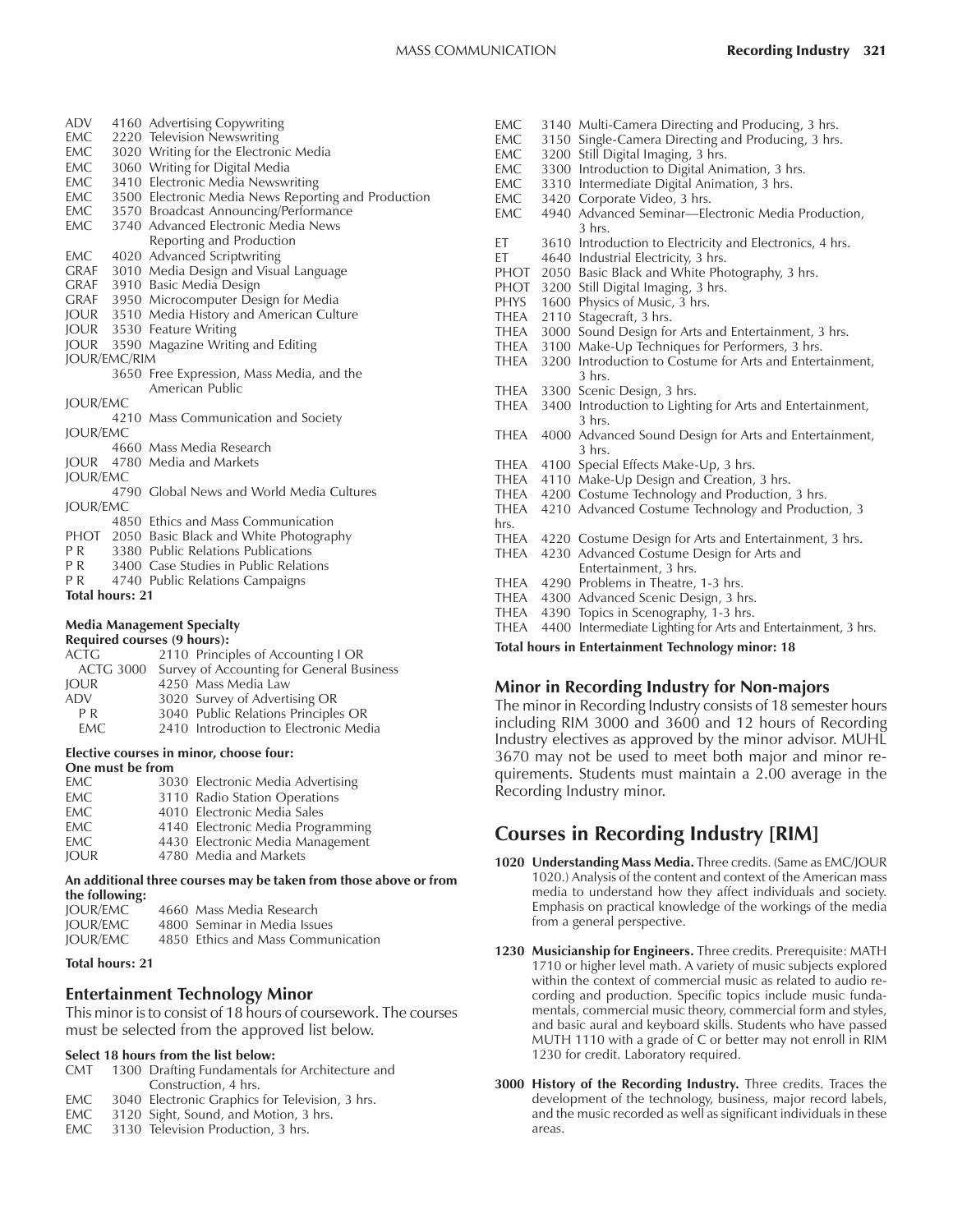- **3010 Audio for Media.** Three credits. Prerequisite: MATH 1710 or higher level math. Examines theories and technology used in audio production for music, radio, TV, and film. Provides the management-oriented student with a useful vocabulary covering the area of audio production and provides the productionoriented student with the basic theory upon which production skills can be built.
- **3020 Commercial Songwriting.** Three credits. (Same as MUTH 3020.) Prerequisites: RI majors - admission to candidacy and RIM 1230 or MUTH 1110 or permission of instructor; others - permission of instructor. Organization of ideas, words, and music into the writing of popular songs. Analysis of songwriting trends. Students expected to play guitar or piano and sing.
- **3100 Music as Popular Culture.** Three credits. (Same as JOUR 3100.) Prerequisites: RI majors - admission to candidacy; others - permission of instructor. Introduces range of scholarly approaches to the study of popular music. Encourages perspectives other than those of "producer" or "consumer." Requires application of analytic and critical methods in research paper assignments. Writing intensive.
- **3200 History of Country Music.** Three credits. Prerequisite: Admission to candidacy. History and culture of American country music. Explores the historical progression of the genre and analyzes topics such as race and gender relations, material culture, generational conflict, and the role of "authenticity" in the creation and commodification of the music. Reading, writing, and listening intensive.
- **3450 Advanced Musicianship for Engineers.** Three credits. Prerequisites: Admission to candidacy; RIM 1230 or MUTH 1110. (Not available to students enrolled in or who have completed MUTH 1120.) Continuation of RIM 1230. Furthering the application of musical concepts previously learned to popular music. Topics include syncopation, modulation, two-handed accompaniment patterns, and selected secondary chords. Introduction to music notation software and the preparation of a lead sheet. Laboratory required.
- **3500 Lecture Series.** One credit. Prerequisite: RI majors admission to candidacy. Major executives, producers, and others in the recording industry speak to students about contemporary topics in the music business. May be taken only once for credit toward the major. Pass/Fail.
- **3580 RIM Practicum.** One to three credits. Prerequisites: RI majors admission to candidacy, approval of instructor prior to enrollment, and approved application. On-campus experiences in and related to the recording industry. Course may be repeated up to three times, but no more than six total credits toward the major allowed for RIM 3580, 4000, and 4010. Pass/Fail.
- **3600 Survey of the Recording Industry.** Three credits. Examination of the industry including, but not limited to, artist development, songwriting, publishing, record companies, record marketing and promotion, copyright, performance rights, and careers.
- **3650 Free Expression, Mass Media, and the American Public.** Three credits. (Same as JOUR/EMC 3650.) A general introduction to the issues surrounding free expression and its relationship to mass media in contemporary America. A comprehensive analysis of the history, philosophies, cases, and controls associated with freedom of expression.
- **3700 Copyright Law.** Three credits. Prerequisite: RI majors admission to candidacy; others - RIM 3600. Examination of copyright

law with particular reference to the music industry. Emphasis on understanding and applying the law to work in the industry.

- **3720 Artist Management.** Three credits. Prerequisite: RI majors admission to candidacy; others - RIM 3600. Examination of the role of recording artists' representatives. Topics include personal appearances, touring, unions, and contractual considerations.
- **3770 Publicity in the Recording Industry.** Three credits. Prerequisites: RI majors - admission to candidacy and JOUR 2710; others - RIM 3600 and JOUR 2710. Experience in creating publicity materials and developing media relations, press releases, press kits, and publicity campaigns.
- **3780 Entertainment Reporting and Writing.** Three credits. Prerequisites: RI majors - admission to candidacy and JOUR 2710; others - RIM 3600 and JOUR 2710. Theory and practice of the fundamentals of entertainment journalism, including music industry writing, feature stories, and CD and concert reviews.
- **3890 International Recording Industry.** Three credits. Prerequisites: RI majors - admission to candidacy; others - RIM 3600. Cultural, media, business, and legal aspects of making and selling records on a worldwide basis. Specific studies in foreign record company operations, i.e., production, distribution, marketing, promotion, and licensing. Immigration, union, and tax implications of artists recording abroad.
- **3900 Music Publishing.** Three credits. Prerequisites: RI majors admission to candidacy and RIM 3700; others - RIM 3600 and 3700. Operations and functions of music publishing industry including songwriter-publisher relations. Primary thrust is popular music publishing, but art, religious, and educational music also discussed.
- **4000 Recording Industry Internship: Business**. One to six credits. Prerequisites: Admission to candidacy; senior standing (90 hours), Music Business sub-core, and approved internship application. Practical experience for advanced students in a professional recording industry setting. This course may be repeated for additional credit. No more than six hours toward the major are allowed for RIM 3580, 4000, and 4010. Pass/Fail**.**
- **4010 Recording Industry Internship: Technology**. One to six credits. Prerequisites: Admission to candidacy; senior standing (90 hours), Production and Technology sub-core, and approved internship application. Practical experience for advanced students in a professional recording industry setting. This course may be repeated for additional credit. No more than six hours toward the major are allowed for RIM 3580, 4000, and 4010. Pass/Fail.
- **4190 Principles and Practices of Electronic Music.** Three credits. (Same as MUTH 4190.) Three credits. Prerequisites: RI majors admission to candidacy and RIM 1230 or MUTH 1110; others - RIM 3010, RIM 1230, or MUTH 1110 or permission of instructor. History and techniques of electronic music including analog and digital sound generation and manipulation, control systems, MIDI, Macintosh basics, and an introduction to sequencer and editor/librarian software. Laboratory required.
- **4200 Applied Digital Audio.** Three credits. Prerequisites: RI majors admission to candidacy and RIM 1230 or MUTH 1110; others permission of instructor. An overview of digital audio technology. Emphasis on conceptual design of analog to digital and digital to analog converters and current trends in digital audio technology. Extensive hands-on experience in a digital audio workstation environment. Laboratory required.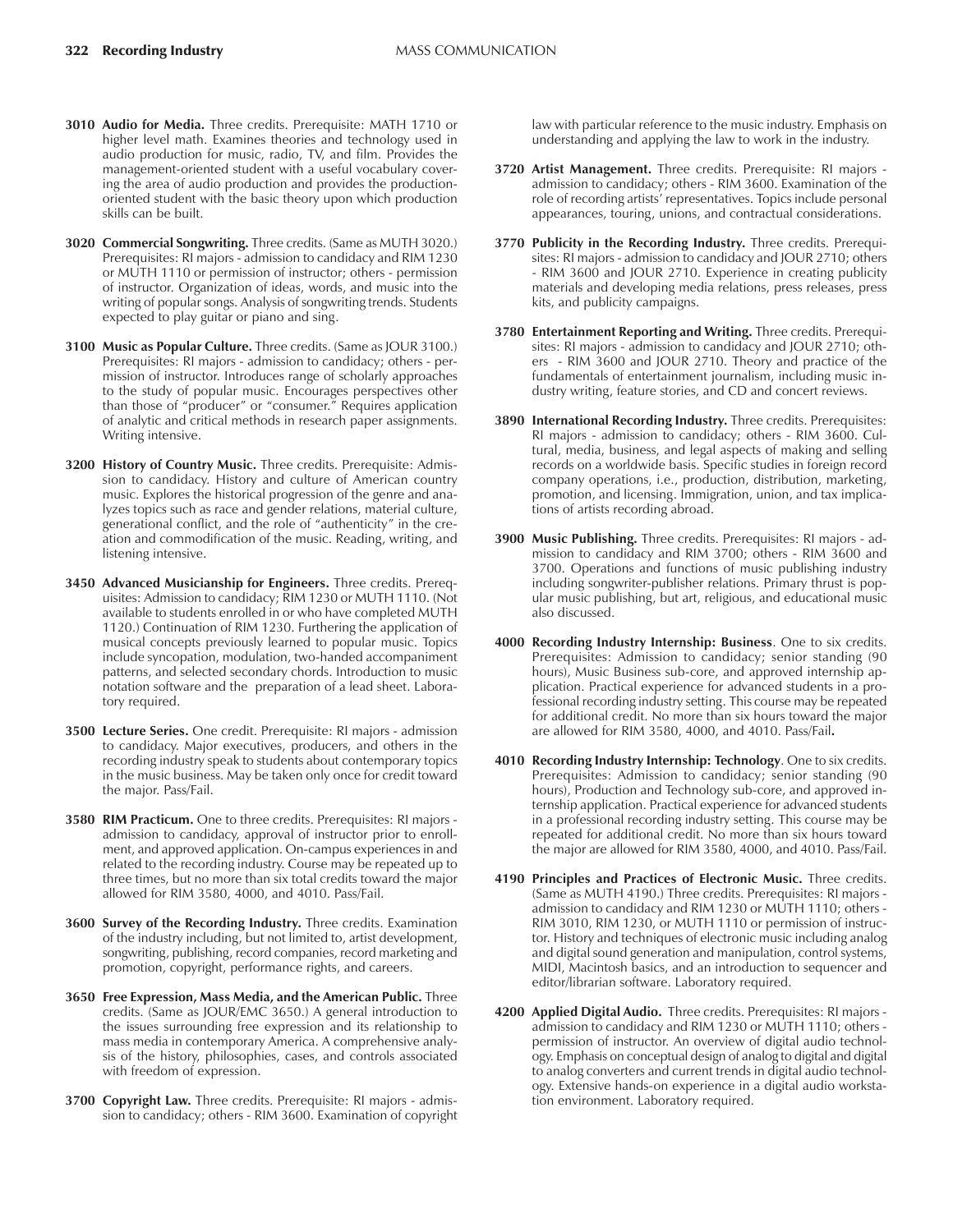- **4290 Electronic Music II.** Three credits. (Same as MUTH 4290.) Prerequisites: RI majors - admission to candidacy and RIM/MUTH 4190; others - RIM/MUTH 4190. Advanced techniques of sound manipulation and introduction to digital sampling, alternate controllers, and MIDI control of effects devices. Advanced sequencing including modular composition, remote controls, and MIDI automation. Laboratory required.
- **4320 Concert Promotion and Touring.** Three credits. Prerequisites: RI majors - admission to candidacy; others - RIM 3600. An indepth study of the theoretical and practical aspects of presenting contemporary arts and entertainment performances. Topics include talent acquisition, contracts and riders, production, venues, budgeting, ticket services, and promotion.
- **4400 Techniques of Recording.** Three credits. Prerequisites: RI majors - admission to candidacy and RIM 1230 or MUTH 1110; others - permission of instructor. Develops an understanding of the techniques and technology involved in modern multitrack recording and mixing. Extensive hands-on experience. Laboratory required.
- **4440 Critical Listening.** Three credits. Prerequisites: RI majors admission to candidacy, RIM 4400, and permission of instructor; others - permission of instructor. Ear-training and aesthetics for recording engineers. Class activities involve listening and analysis of master tape and disc formats. Sources include a wide variety of music genres as well as specialized technical ear-training materials. Development of a vocabulary for communication of aural impressions. Introduction to "high-end" audio.
- **4480 Mastering.** Three credits. Prerequisites: RI majors admission to candidacy and RIM 4200 and 4400; others - permission of instructor. An advanced hands-on approach to the principles and practices of mastering. Focuses on the use of digital audio workstations specially designed for audio mastering and related outboard equipment. Additional focus on surround mastering and DVD authoring. Laboratory required.
- **4560 Concepts and Development of Multichannel Audio.** Three credits. Prerequisites: RI majors - admission to candidacy; others - permission of instructor. Overview of multichannel audio technology. History and development of multichannel audio systems for film soundtracks and music production. Mathematical conceptualizations of these systems and current trends in multichannel digital audio technology presented.
- **4570 The Art of Soundtrack Design**. Three credits. Prerequisite: RI majors - admission to candidacy; others - permission of instructor. Examines the creative use of sound in film and theatre through critical listening to various soundtracks. The theory and practice of sound design analyzed and discussed in a lectureoriented class.
- **4580 Disk-Based Audio Post Production.** Three credits. (Same as EMC 4580.) Prerequisites: RI majors - admission to candidacy, RIM/ MUTH 4190, RIM 4200 and 4400; EMC majors - RIM 3010, EMC 3120 and 3130; all others - permission of instructor. An advanced, hands-on approach to the principles of tapeless digital recording on a variety of digital platforms. In-depth discussions of disk-based digital audio, synchronization, audio for video and film, and multichannel sound mixing techniques. Focuses on use of digital audio workstations in an audio post-production environment. Laboratory required.
- **4590 MIDI Studio Techniques.** Three credits. (Same as MUTH 4590.) Prerequisites: RI majors - admission to candidacy, RIM/MUTH 4290, and RIM 4400; others - RIM/MUTH 4290 and RIM 4400

or permission of instructor. MIDI systems design and the total integration of all MIDI-controllable devices. SMPTE and MIDI Time Code and their application to tape synchronization. A continuation of advanced techniques for digital sampling, sequencing, sound manipulation, and use of alternate controllers. Other topics include sound effects and music scoring for film and video, and the MIDI Machine Control and MIDI Show Control specifications. Laboratory required.

- **4620 Marketing of Recordings.** Three credits. Prerequisite: RI majors - admission to candidacy; others - RIM 3600. Special emphasis on the particular structures and problems involved in the movement of recordings from manufacturer to the buying public. Topics include product marketing, promotion, and distribution.
- **4630 Recording Industry Research.** Three credits. Prerequisites: RI majors - admission to candidacy, RIM 4620 or MKT 3820, computer literacy, and permission of instructor. Provides hands-on experiences in research in the recording industry. Involvement in group projects to provide music and consumer research services to various clients in the industry. Class is workshop oriented.
- **4650 Advanced Technology of Analog Recording.** Three credits. Prerequisites: RI majors - admission to candidacy, RIM 4400; others - permission of instructor. In-depth study of technology, equipment, and techniques of contemporary multitrack recording. Lecture and lab sessions focus on analog audio hardware and software, the systemic aspects of recording studios, and preparation for professional work in the studio environment. Laboratory required.
- **4651 Advanced Technology of Digital Recording.** Three credits. Prerequisites: RI majors - admission to candidacy, RIM 4200, RIM 4400; others - permission of instructor. In-depth study of technology, equipment, and techniques of contemporary multitrack recording. Lecture and lab sessions focus on digital audio hardware and software, the systemic aspects of recording studios, and preparation for professional work in the studio environment. Laboratory required.
- **4660 Advanced Music Engineering.** Three credits. Prerequisites: RI majors - admission to candidacy, RIM 4650; all others - permission of instructor. Project-based class emphasizing creative and aesthetic aspects of multitrack music recording. Topics include microphone techniques, session protocols, incorporation of MIDI elements, sample replacement and augmentation, rough mixing, console automation techniques, signal processing, and eartraining for recording engineers. Laboratory required.
- **4670 Studio Production.** Three credits. Prerequisites: RI majors admission to candidacy and RIM 4650; others - permission of instructor. Laboratory experience and lectures in commercial music, recording techniques, and business designed to develop the abilities needed to become an independent producer of contemporary commercial recordings. Laboratory required.
- **4680 Disk-Based Music Production.** Three credits. Prerequisite: RI majors - admission to candidacy and RIM 4200 and 4400; others - permission of instructor. An advanced, project-oriented, hands-on approach to multitrack music recording focusing on the use of digital audio workstation technology and techniques. Topics include system configurations and concepts and techniques specific to music recording, editing, and manipulation. Also focuses on advantages and problems associated with harddisk music recording. Laboratory required.